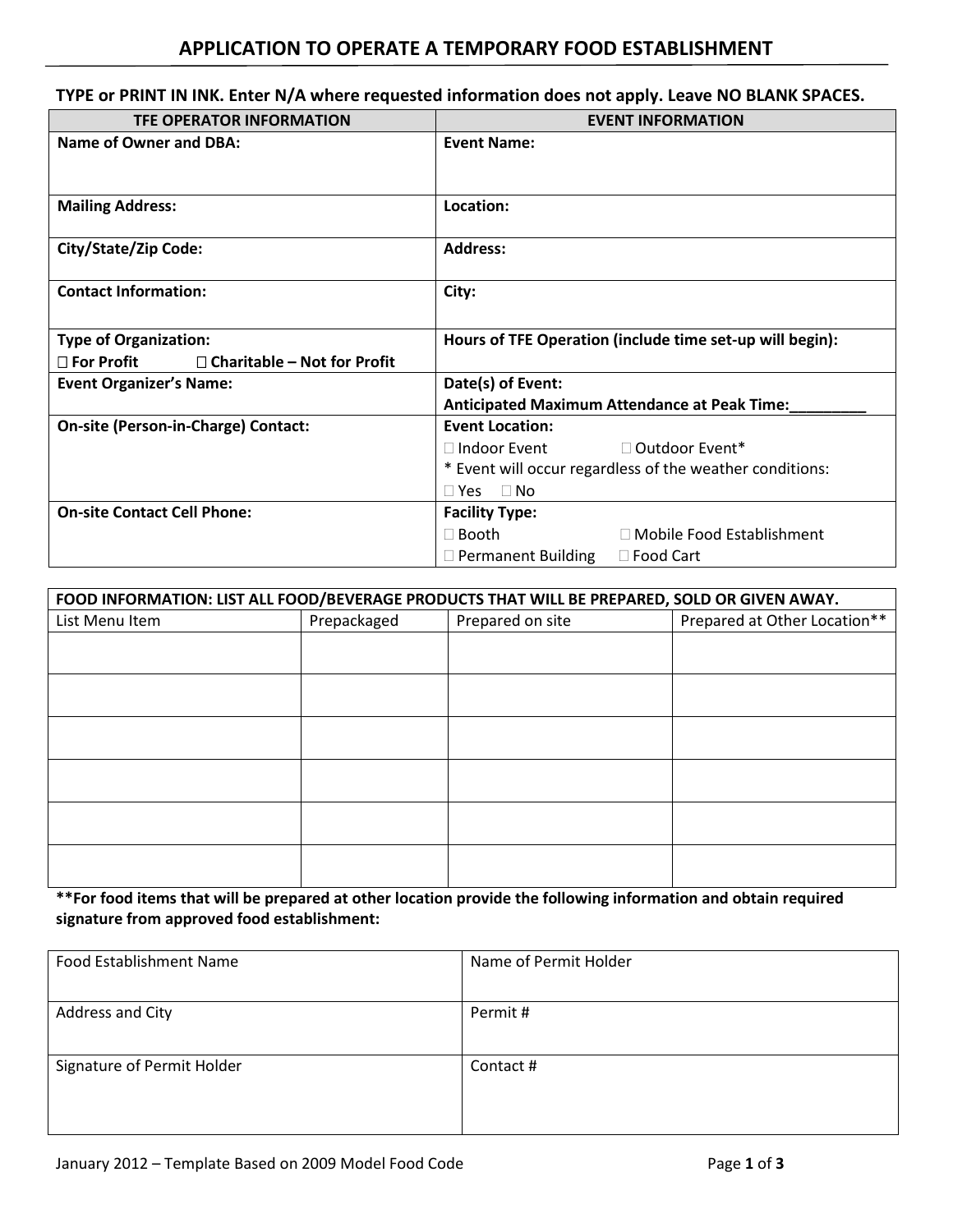| TEMPORARY FOOD ESTABLISHMENT REQUIREMENTS                                                                                                                                                                                      |                                                                                                                                                                                                                                                                                     |  |  |
|--------------------------------------------------------------------------------------------------------------------------------------------------------------------------------------------------------------------------------|-------------------------------------------------------------------------------------------------------------------------------------------------------------------------------------------------------------------------------------------------------------------------------------|--|--|
| <b>Booth Construction</b>                                                                                                                                                                                                      |                                                                                                                                                                                                                                                                                     |  |  |
|                                                                                                                                                                                                                                |                                                                                                                                                                                                                                                                                     |  |  |
|                                                                                                                                                                                                                                |                                                                                                                                                                                                                                                                                     |  |  |
|                                                                                                                                                                                                                                |                                                                                                                                                                                                                                                                                     |  |  |
| Booth supplied by: □ TFE Operator □ Event Organizer □ Rent from:                                                                                                                                                               |                                                                                                                                                                                                                                                                                     |  |  |
| Sketch the general layout of the Temporary Food Establishment on page 3 of this application.                                                                                                                                   |                                                                                                                                                                                                                                                                                     |  |  |
| <b>Utensils and Equipment</b>                                                                                                                                                                                                  | <b>Handwashing Facilities</b>                                                                                                                                                                                                                                                       |  |  |
| □ Single-serve eating and drinking utensils                                                                                                                                                                                    | Provided by : □ Event Coordinator □ FE Operator                                                                                                                                                                                                                                     |  |  |
| □ Multi-use kitchen utensils                                                                                                                                                                                                   | Type of handwashing facility:                                                                                                                                                                                                                                                       |  |  |
| Type of Utensil Washing Set Up:                                                                                                                                                                                                | □ Gravity-fed water with spigot/bucket                                                                                                                                                                                                                                              |  |  |
| □ Three basin set-up                                                                                                                                                                                                           | □ Self-contained portable unit (with potable water and                                                                                                                                                                                                                              |  |  |
| $\Box$ Shared three compartment sink                                                                                                                                                                                           | waste water holding tanks)                                                                                                                                                                                                                                                          |  |  |
| $\Box$ Three compartment sink within a food establishment                                                                                                                                                                      | □ Plumbed with hot and cold water under pressure                                                                                                                                                                                                                                    |  |  |
| Sanitizer to be used:                                                                                                                                                                                                          | Hand Soap, single-use towels, and trash receptacle must                                                                                                                                                                                                                             |  |  |
| $\Box$ Chlorine $\Box$ Quaternary Ammonia $\Box$ Iodine                                                                                                                                                                        | be provided at all handwashing sinks.                                                                                                                                                                                                                                               |  |  |
| <b>Food Storage or Display Equipment</b>                                                                                                                                                                                       | <b>Toilet Facilities for Food Employees</b>                                                                                                                                                                                                                                         |  |  |
| Identify all holding equipment that will be used:                                                                                                                                                                              | Provided by : □ Event Coordinator □ FE Operator                                                                                                                                                                                                                                     |  |  |
|                                                                                                                                                                                                                                |                                                                                                                                                                                                                                                                                     |  |  |
| <b>Cooking Equipment</b>                                                                                                                                                                                                       | <b>Electrical Supply:</b>                                                                                                                                                                                                                                                           |  |  |
| Identify all cooking equipment that will be used:                                                                                                                                                                              | Refrigerator or Freezer available                                                                                                                                                                                                                                                   |  |  |
|                                                                                                                                                                                                                                | $\Box$ Lighting available                                                                                                                                                                                                                                                           |  |  |
|                                                                                                                                                                                                                                | <b>Refuse Removal</b>                                                                                                                                                                                                                                                               |  |  |
| <b>Food Transportation</b>                                                                                                                                                                                                     |                                                                                                                                                                                                                                                                                     |  |  |
| Identify how food will be transported to event:                                                                                                                                                                                | Identify responsible party for waste removal:                                                                                                                                                                                                                                       |  |  |
| <b>Food Employees</b>                                                                                                                                                                                                          | <b>Liquid Waste Removal</b>                                                                                                                                                                                                                                                         |  |  |
| Certified Food Manager available □ Yes □ No                                                                                                                                                                                    | Identify responsible party for liquid waste removal:                                                                                                                                                                                                                                |  |  |
| Name: Name and the state of the state of the state of the state of the state of the state of the state of the state of the state of the state of the state of the state of the state of the state of the state of the state of |                                                                                                                                                                                                                                                                                     |  |  |
|                                                                                                                                                                                                                                |                                                                                                                                                                                                                                                                                     |  |  |
| # of food employees:                                                                                                                                                                                                           | Frequency of liquid waste removal: _______per day<br>the state of the state of the state of the state of the state of the state of the state of the state of the state of the state of the state of the state of the state of the state of the state of the state of the state of t |  |  |

A temporary food establishment permit will not be issued unless this application meets all local applicable requirements and those found in the FDA Model Food Code as summarized in the Temporary Food Establishment 2011 Final Document and the permit has been signed and approved by the regulatory authority. Additionally, the undersigned is aware that non-compliance may result in closure of the temporary food establishment.

Applicants Name (Print): Applicants Signature:

## **DO NOT COMPLETE INFORMATION BELOW – FOR OFFICE USE ONLY**

| <b>Application Approved</b>                       | <b>Risk Category</b>       | Reviewer Signature/Title: |
|---------------------------------------------------|----------------------------|---------------------------|
| $\square$ No* See reason below<br>$\sqsupset$ Yes | $\Box$ Food Service Type 1 |                           |
|                                                   | $\Box$ Food Service Type 2 |                           |
|                                                   | $\Box$ Food Service Type 3 | Date:                     |

\_\_\_\_\_\_\_\_\_\_\_\_\_\_\_\_\_\_\_\_\_\_\_\_\_\_\_\_\_\_\_\_\_\_\_\_\_\_\_\_\_\_\_\_\_\_\_\_\_\_\_\_\_\_\_\_\_\_\_\_\_\_\_\_\_\_\_\_\_\_\_\_\_\_\_\_\_\_\_\_\_\_\_\_\_\_\_\_ \_\_\_\_\_\_\_\_\_\_\_\_\_\_\_\_\_\_\_\_\_\_\_\_\_\_\_\_\_\_\_\_\_\_\_\_\_\_\_\_\_\_\_\_\_\_\_\_\_\_\_\_\_\_\_\_\_\_\_\_\_\_\_\_\_\_\_\_\_\_\_\_\_\_\_\_\_\_\_\_\_\_\_\_\_\_\_\_ \_\_\_\_\_\_\_\_\_\_\_\_\_\_\_\_\_\_\_\_\_\_\_\_\_\_\_\_\_\_\_\_\_\_\_\_\_\_\_\_\_\_\_\_\_\_\_\_\_\_\_\_\_\_\_\_\_\_\_\_\_\_\_\_\_\_\_\_\_\_\_\_\_\_\_\_\_\_\_\_\_\_\_\_\_\_\_\_ \_\_\_\_\_\_\_\_\_\_\_\_\_\_\_\_\_\_\_\_\_\_\_\_\_\_\_\_\_\_\_\_\_\_\_\_\_\_\_\_\_\_\_\_\_\_\_\_\_\_\_\_\_\_\_\_\_\_\_\_\_\_\_\_\_\_\_\_\_\_\_\_\_\_\_\_\_\_\_\_\_\_\_\_\_\_\_\_

\*Reason(s) for Disapproval: